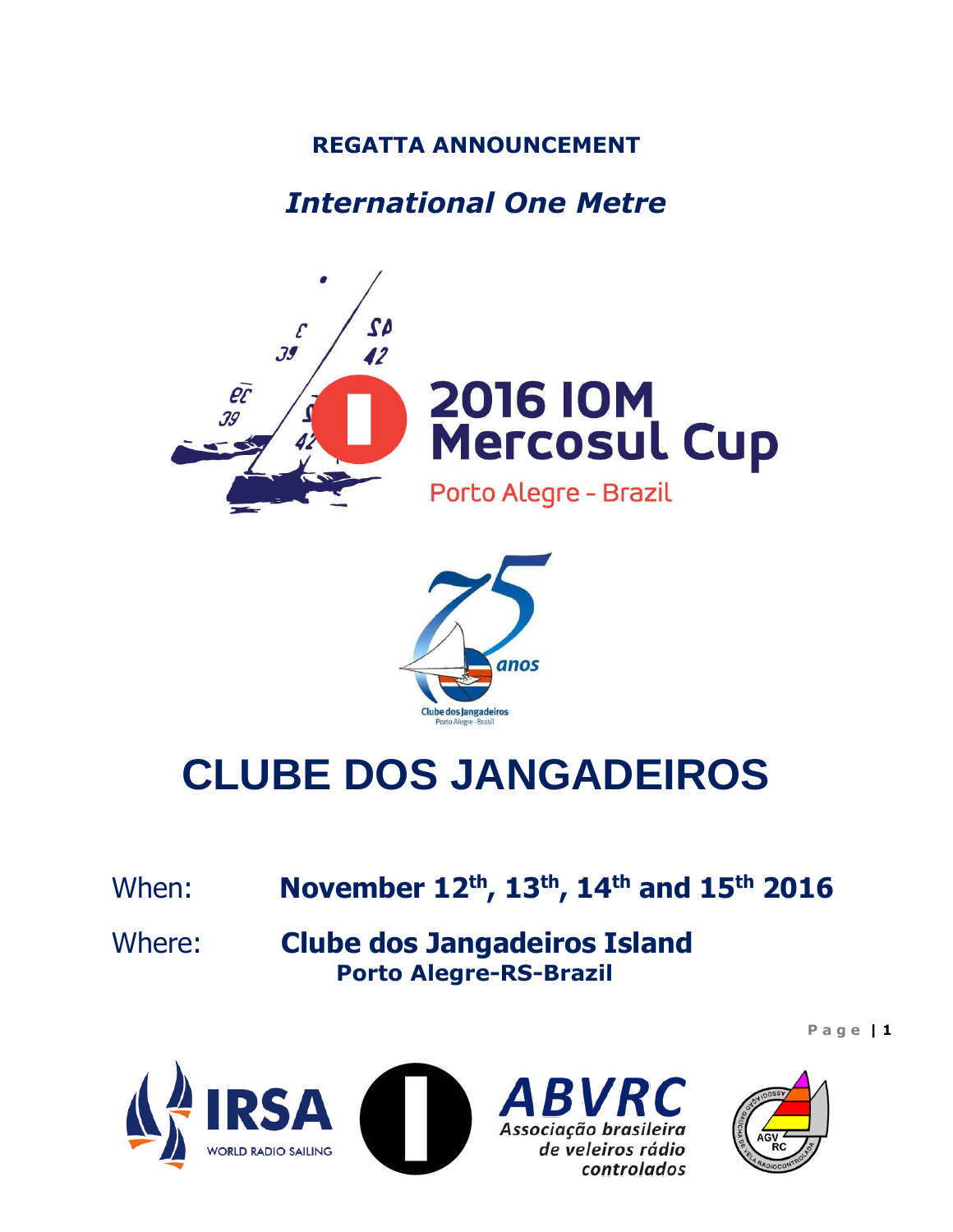## **Notice of Race**

You are cordially invited to participate in the

#### **2016 IOM MERCOSUL CUP**

#### **FORMAT**: **Fleet Racing utilizing HMS 2016 for scoring and fleet management**

#### **SCHEDULE:**

**11/12/16: Saturday** 09:00…….Check in, Event Measurement, Class & Certification Check 11:00…….Skipper's Meeting 12:00……..Lunch Break 13:00……..Warning Signal 13:15.…….Race 18:00……..No race start after or at the PRO's discretion. **11/13/16: Sunday** 09:00…….Open Practice 09:20…….Warning Signal 09:30…….Race 12:00……..Lunch Break 13:00……..Warning Signal 13:15.…….Race 18:00……..No race start after or at the PRO's discretion. **11/13/16: Monday** 09:00…….Open Practice 09:20…….Warning Signal 09:30…….Race 12:00……..Lunch Break 13:00……..Warning Signal 13:15.…….Race 18:00….….No race start after or at the PRO's discretion. **11/15/16: Tuesday** 09:00…….Open Practice 09:20…….Warning Signal 09:30…….Race 12:00……..Lunch Break 13:00……..Warning Signal 13:15.…….Race 15:00……..No heat start after. 15:30……..Awards Ceremony

#### **RACE STAFF:**

**Principal Race Officer:** Protest Chairman: Nelson Ilha **BRA** Scoring & Timekeeping:

Race Chairman: **Armando Oliveira Ramos BRA**<br>
Principal Race Officer: Fred Rocha USA Official Measurer: Armando Oliveira Ramos **BRA**<br>Scoring & Timekeeping: Deda de Lorenzi **BRA** Administration: Associação Gaúcha de Vela Radio Controlada **AGVRC**







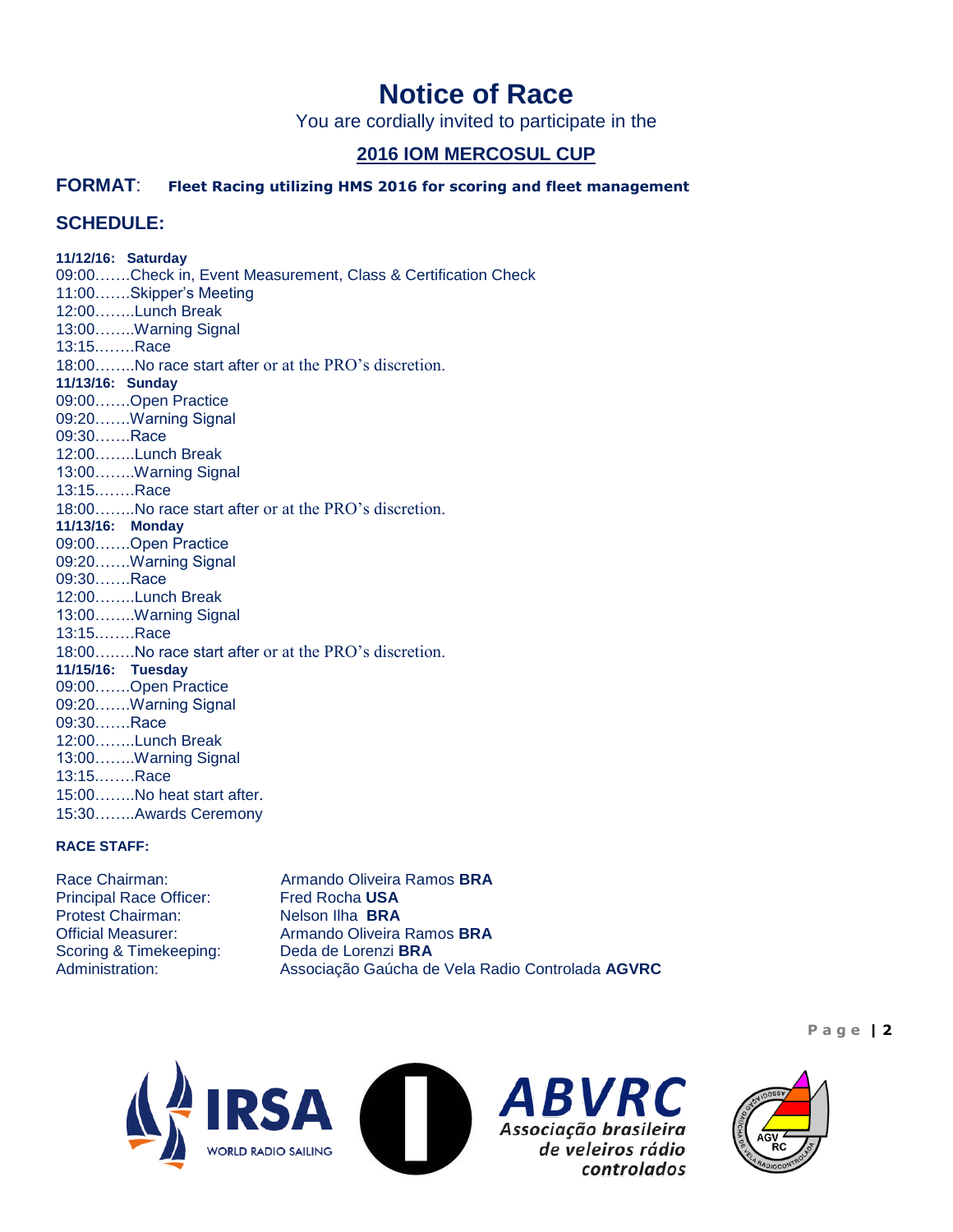**RULES:** The regatta will be governed by The Racing Rules of Sailing for 2013-2016 (RRS) as changed by RRS Appendix E, the Championship Regulations of ISAF-IRSA, this Notice of Race (NOR), the Sailing Instructions (SI), the International One Metre Class, HMS 2016 and The Equipment Rules of Sailing. The Sailing instructions shall prevail in case of conflict with this Notice of Race.

**ELIGIBILITY:** The Competition is open to all IOM class boats. All entrants must be current members of club or their National Authority and have a valid IOM measurement certificate.

**REGISTRATION and EVENT MEASUREMENT:** Boats with a valid measurement certificate shall be presented for registration on Saturday, November 12<sup>th</sup> between 9:00 and 11:00 at the sailing site for event measurement. No boat shall be eligible for racing until it has been registered and measured for the event.

**WEIGHT SPOT CHECKS:** At the discretion of the Race Director, spot checks of sailing weights of randomly selected boats may be conducted during the event. In addition, the top 5 finishing boats in each of the racing days may be weighed.

**SCORING and RACING SYSTEM:** Scoring will be carried out in accordance with the HMS 2016. Promotion/Relegation Six- (6). The number of boats promoted and relegated may be adjusted by notice in the SI's or at the discretion of the Race Director at the skippers meeting.

**PRE-REGISTRATION and FEES:** Please this is a must, in order to assure no Radio Channel conflict early on, this really help speeds things up on race days. Also allows us to have adequate amount of food and drinks. Entries are to be made using the official entry form below and forwarded to:

Armando Oliveira Ramos

#### [armando@polimate.com.br](mailto:ffnoelli@wnet.com.br)

**FREQUENCIES:** Permitted frequency bands are FCC-approved surface bands. Transmitters on 75 MHz must be narrow band certified. Radio frequencies will be allocated on a "first come first served" basis. **NO CONFLICTS** will be allowed. Each competitor is required to have a minimum of three (3) additional frequencies available. 2.4 Ghz radios are permitted and are exempt from rule E2.4 in the RRS.

**AWARDS:** Prizes will be awarded to the first 5 positions in the final results.

**LIABILITY:** All those entering or taking part in this regatta do so at their own risk and responsibility. ISAF- IRSA, IOM ICA, ABVRC, BRA NCA, Clube dos Jangadeiros, Veleiros do Sul and or any other parties involved in the organization of this event disclaim any and all responsibility whatsoever for loss, damage, injury or inconvenience that might occur to persons and goods, both ashore and on the water as a consequence of entering or participating in the event covered by this Notice of Race.

At all times the responsibility for the safety of their boat and themselves including the decision to participate or continue shall rest with the competitors. By entering this event, it is deemed that you accept these conditions. Competitors are advised to ensure that they have adequate insurance that provides coverage for public liability and their possible injury in the Country and County of this event.

**ENTRY DEADLINE:** Entries must be received no later than **November 1st, 2016.** Late entries may be accepted on site only at the discretion of the Race Chairman. Any late entry will be responsible for entering with an unassigned frequency. Late entry shall be paid in cash. **There is no refund.**..